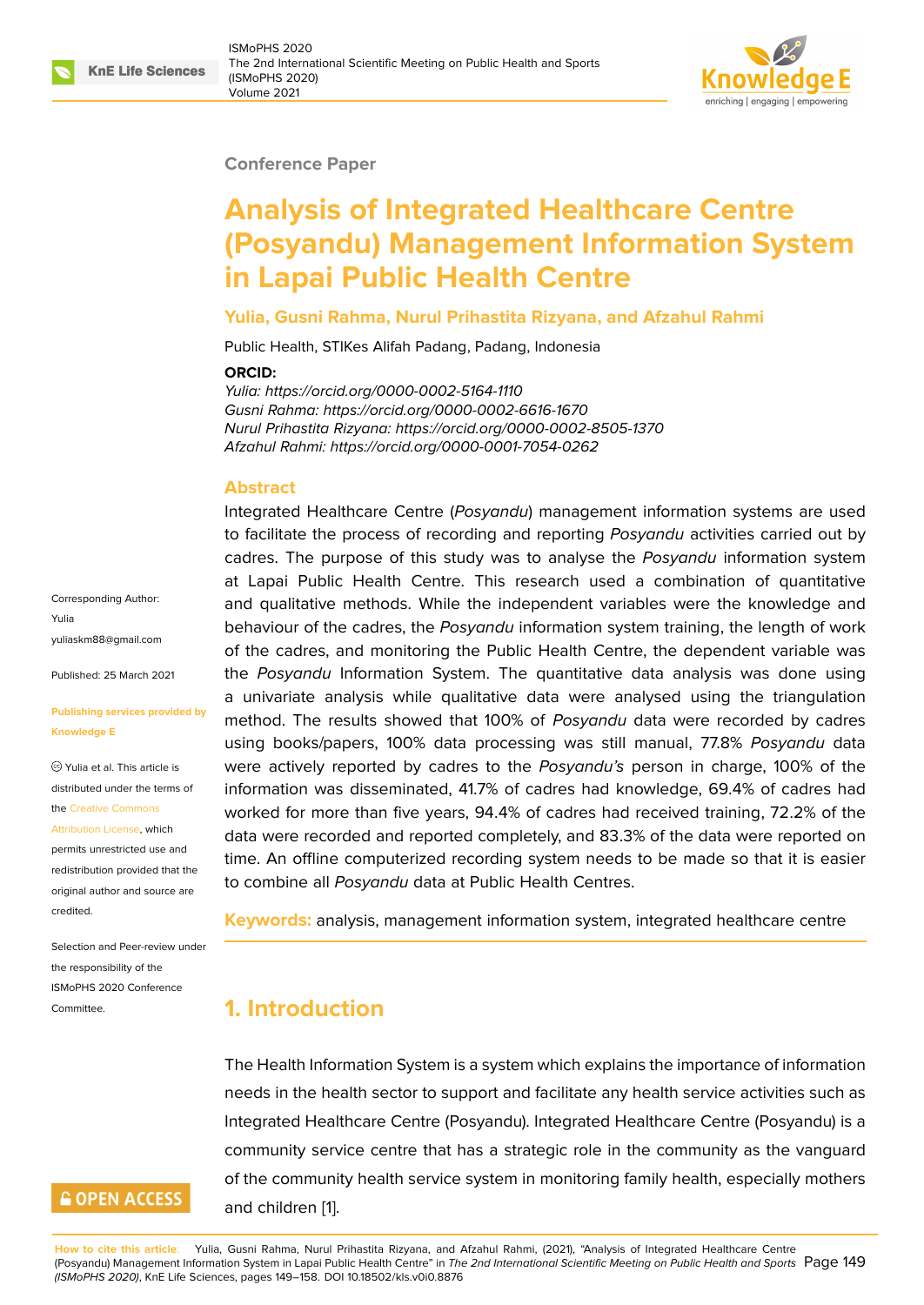According to Yeny (2011) in each of its activities, Posyandu uses the Posyandu Information System (SIP) which can be used to simplify the process of recording and reporting Posyandu activities carried out by cadres [2]. In her research, Yeny (2011) designed an Open Source-based Posyandu Information System design which can overcome existing problems and to facilitate the management of health information recording at Posyandu [2].

The Information Model for Monitoring Maternal and Infant Health at Posyandu in the Framework of Efforts to Improve Family Health, this shows that monitoring of the posyandu managemen[t](#page-8-1) information system is inseparable from the role of officials involved with the system as a posyandu cadre [1]. In addition, testing still needs to be done because there is a possibility that the system will not run as desired. Based on the results of research3 on the Analysis of Factors Related to the Completeness of Children with Disabilities in the Information S[y](#page-8-0)stem of Puskesmas Sidorejo Kidul Salatiga, it was found that the knowledge, attitudes, age and length of service of cadres and the ratio of toddlers cadres, training, monitoring and evaluation Puskesmas, as well as the availability of SOPs related to the completeness of the Posyandu Information System recording at Puskesmas Sidoarjo Kidul, Salatiga City.

According to the Basic Data of West Sumatra Provincial Public Health Centre 2016 were published by the Ministry of Health, it is known that in Puskesmas Lapai's Working Area there are 12 Posyandu Purnama, 12 Posyandu madya and 16 Posyandu Mandiri, where the total number of Posyandu cadres is 72 people. Based on the initial survey conducted on 29 October 2019 interviews with holders of the Health Promotion program at Puskesmas Lapai4. It was found that there had been routine guidance on information systems for Posyandu cadres in Lapai Puskesmas working area. In the Posyandu Information System reporting process, before the report reaches the Puskesmas, the report is first collected by the person in charge of the Posyandu in each village where there are 3 villages in Puskesmas Lapai's working area. Based on the above background, it is necessary to conduct research to see the analysis of the Posyandu information system in the Puskesmas Lapai's Work Area.

### **2. Material and Method**

This research is a descriptive study using a mix method approach, namely a combination of quantitative and qualitative approaches5. Independent variables (knowledge of cadres, training in posyandu information systems, length of work, monitoring of health centres and standard operating procedures) and dependent variables (posyandu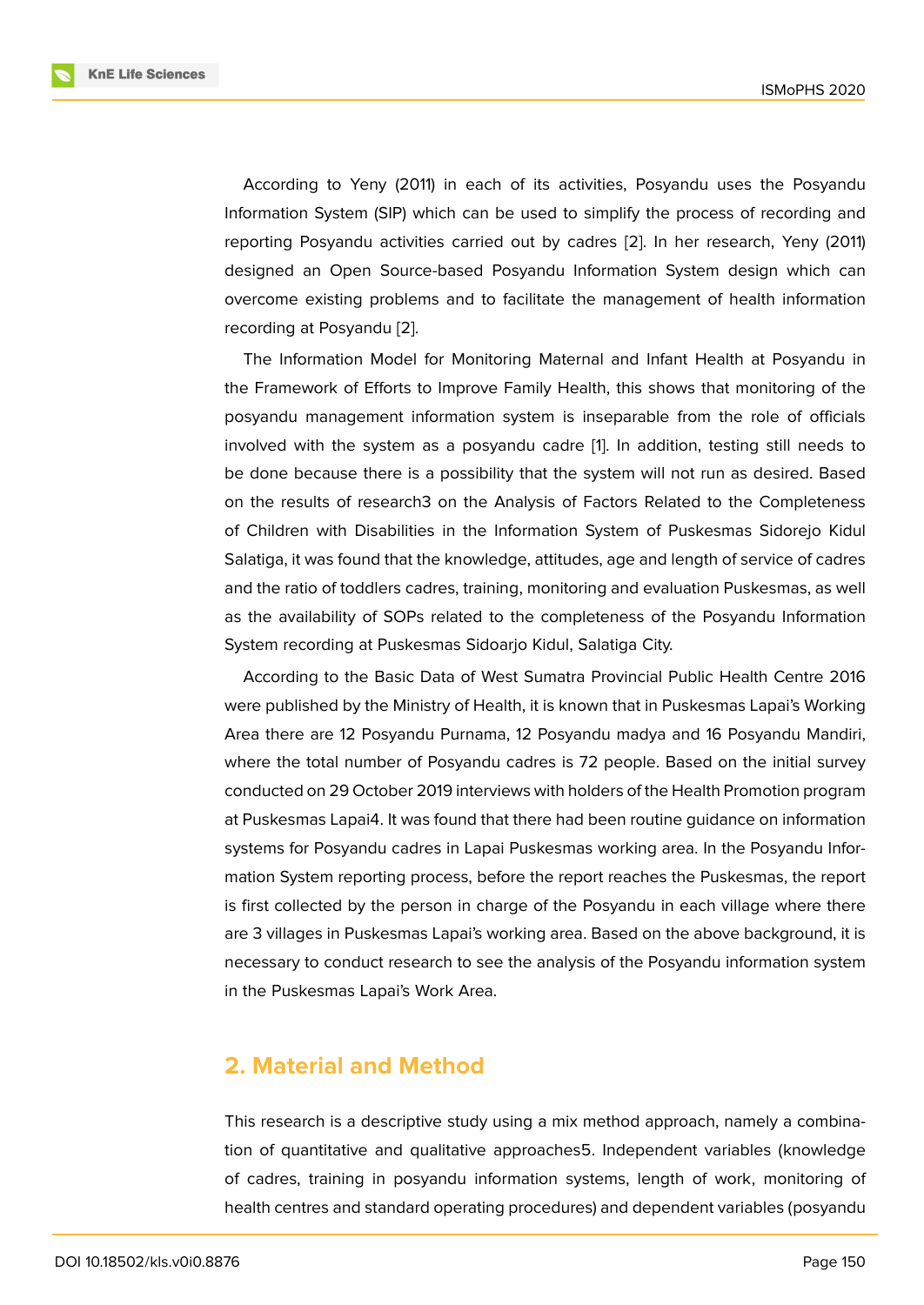information systems). This study aims to dig deeper and be able to evaluate the information system used in the Posyandu for Toddlers in the Puskesmas Lapai's Work Area.

Quantitative data were collected by means of interviews using a questionnaire to 36 Posyandu cadres. Qualitative data were collected by means of in-depth interviews using interview guidelines with the person in charge of Health Promotion at the Puskesmas Lapai and the person in charge of Posyandu in the village.

Quantitative data analysis used univariate analysis in the form of frequency distribution. The qualitative data analysis was done by using the triangulation method. Steps in analysing quantitative data consist of editing, coding, entry, cleaning, and output, while analysing qualitative data consists of reducing data, presenting data, drawing conclusions and verifying data with quantitative data.

### **3. Results**

### **3.1. Recording, processing, reporting, and dissemination**

TABLE 1: Proportion distribution of Posyandu cadres based on recording, processing, reporting and dissemination in the Puskesmas Lapai's work area.

| Items               | <b>Number</b> | Percentage |
|---------------------|---------------|------------|
| 1. Recording        |               |            |
| a. Paper/Book Based | 36            | 100,0      |
| b. Computer Based   | $\Omega$      | 0,0        |
| 2. Processing       |               |            |
| a. Manual           | 36            | 100,0      |
| b. Computerized     | $\Omega$      | 0,0        |
| 3. Reporting        |               |            |
| a. Active           | 28            | 77,8       |
| b. Passive          | 8             | 22,2       |
| 4. Dissemination    |               |            |
| a. Available        | 36            | 100,0      |
| b. Not available    | 0             | 0,0        |

Source: Author's own work.

Based on Table 1 regarding the distribution of Posyandu cadres in the Puskesmas Lapai's working area in recording, processing, reporting and dissemination the Posyandu Information System, it was found that 100,0% of Posyandu data was recorded using books/paper, 100,0% Posyandu data processing manually, 77,8% of Posyandu data are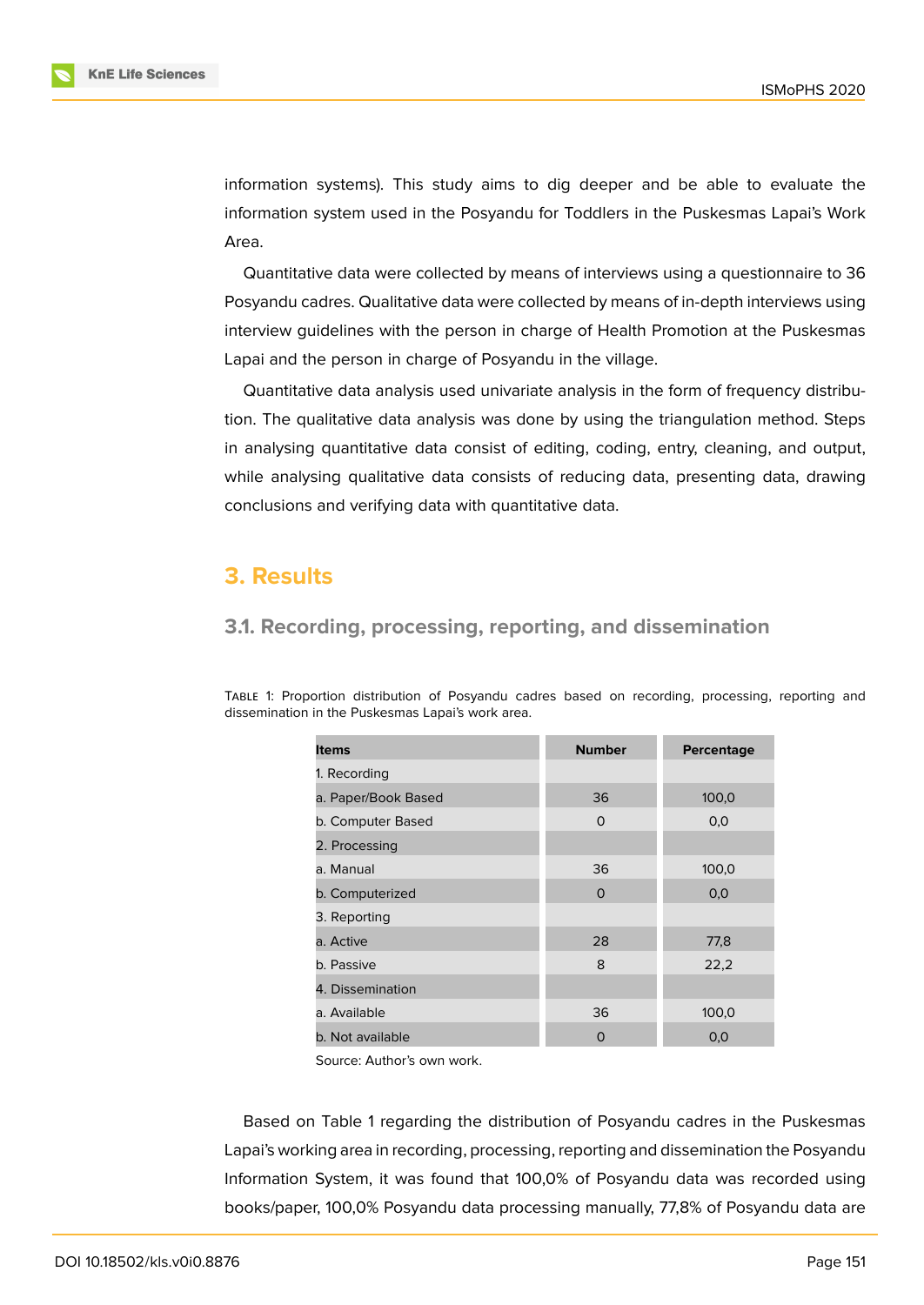actively reported by cadres to the person in charge of the Posyandu, and 100,0% of Posyandu information is disseminated.

### **3.2. Knowledge, length of work, and training of cadre**

TABLE 2: Proportion distribution of Posyandu cadres based on knowledge, length of work, and training in the Puskesmas Lapai's work area.

| <b>Items</b>      | <b>Number</b>  | Percentage |
|-------------------|----------------|------------|
| 1. Knowledge      |                |            |
| a. Good           | 15             | 41.7       |
| b. Not Good       | 21             | 58.3       |
| 2. Length of Work |                |            |
| a. $<$ 5 years    | 11             | 30.6       |
| $b. \geq 5$ years | 25             | 69.4       |
| 3. Training       |                |            |
| a. Available      | 34             | 19.4       |
| b. Not available  | $\overline{2}$ | 80.6       |

Source: Author's own work.

Based on Table 2. regarding the distribution of Posyandu cadres in the Puskesmas Lapai's work area, the level of knowledge about the Posyandu Information System (SIP), years of work, and training was obtained that 41.7% of Posyandu cadres' knowledge of SIP was good, 69.4% of Posyandu cadres worked more than 5 years, and 94.4% of Posyandu cadres have received training.

#### **3.3. Completeness and timeliness**

TABLE 3: Proportion distribution of Posyandu cadres based on completeness and timeliness in the Puskesmas Lapai's work area.

| <b>Items</b>    | <b>Number</b> | Percentage |
|-----------------|---------------|------------|
| 1. Completeness |               |            |
| a. Complete     | 26            | 72.2       |
| b. Incomplete   | 10            | 27.8       |
| 2. Timeliness   |               |            |
| a. On time      | 30            | 83.3       |
| b. Not On Time  | 6             | 16.7       |

Source: Author's own work.

Based on Table 3 regarding the distribution of Posyandu cadres in Puskesmas Lapai's working area in the completeness and timeliness of Posyandu data reporting, it is found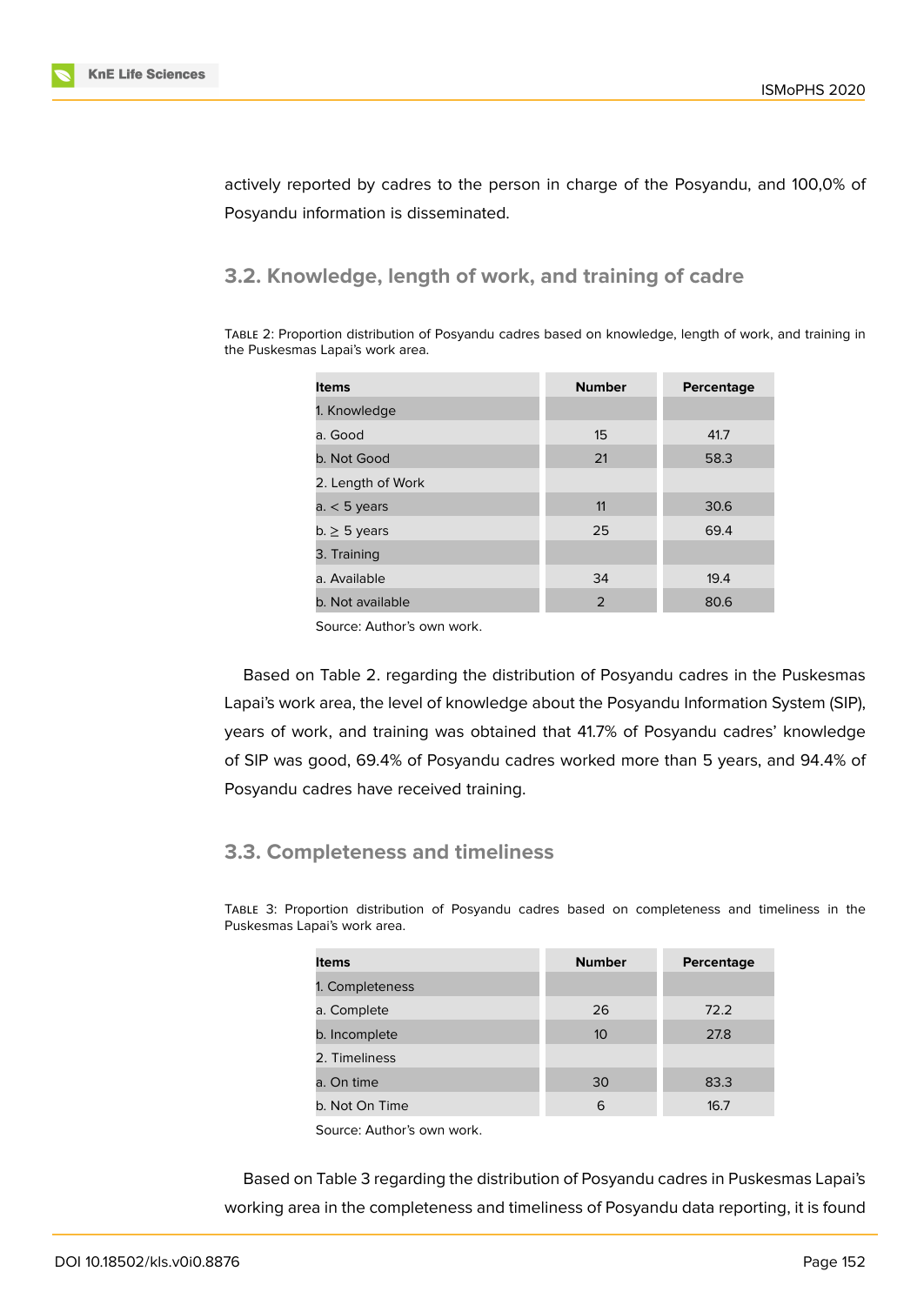

that 72.2% of the data recorded and reported are complete and 83.3% of the data are recorded and reported in a timely manner.

### **4. Discussion**

#### **4.1. Recording, processing, reporting, and dissemination**

Based on Table 1 regarding the distribution of Posyandu cadres in Lapai Puskesmas working area, it was found that 100.0% of Posyandu data recording was collected by books / paper and manual processing. Based on in-depth interviews conducted with cadres data collect by books or paper is easier and faster to do, cadres are accustomed to using books and some cannot operate computers. This information is related with the results of interviews with informants that the infrastructure such as of computers is only available at the Puskesmas which is used for all Health Promotion Programs. Meanwhile, each cadre's had a Posyandu Information System book every year.

*Ada..kalau laptop kan untuk program, kalau khusus posyandu gak ada, termasuk kalau SIP juga, kalau itu kan, yang mengadakan kan bukan puskesmas, kalau kader dapatnya dari kelurahan. Setiap tahun biasanya dapat SIP kan bukunya. Gak ada pake computer. (informant 1)*

Based on Table 1 regarding the distribution of Posyandu cadres in the Lapai Puskesmas working area, it was found that 77.8% of Posyandu data were actively reported by cadres to the person in charge in posyandu to manage it. Based on the results of in-depth interviews, that Posyandu has a chairman who is responsible to the coach in each village. and during Posyandu there are always two health workers from the Puskesmas.

*….tiap Posyandu sudah ada 2 tenaga kesehatannya, jadi langsung yang 2 itu yang mempertanggung jawabkan ke Pembina kelurahan…*

*…hari ini ada posyandu, tapi bukan saya pembinannya karena yang satu lagi berhalangan, jadi saya menggantikan…*

*…Yang aktif sekali ada juga, yang gak kurang juga ada, itu tergantung semangat diri sendiri…, (informant 2)*

Based on Table 1 regarding the distribution of Posyandu cadres in the Lapai Puskesmas working area, it is found that the information of the Posyandu is 100% disseminated. Based on the results of in-depth interviews, a mini workshop is always conducted once in a three month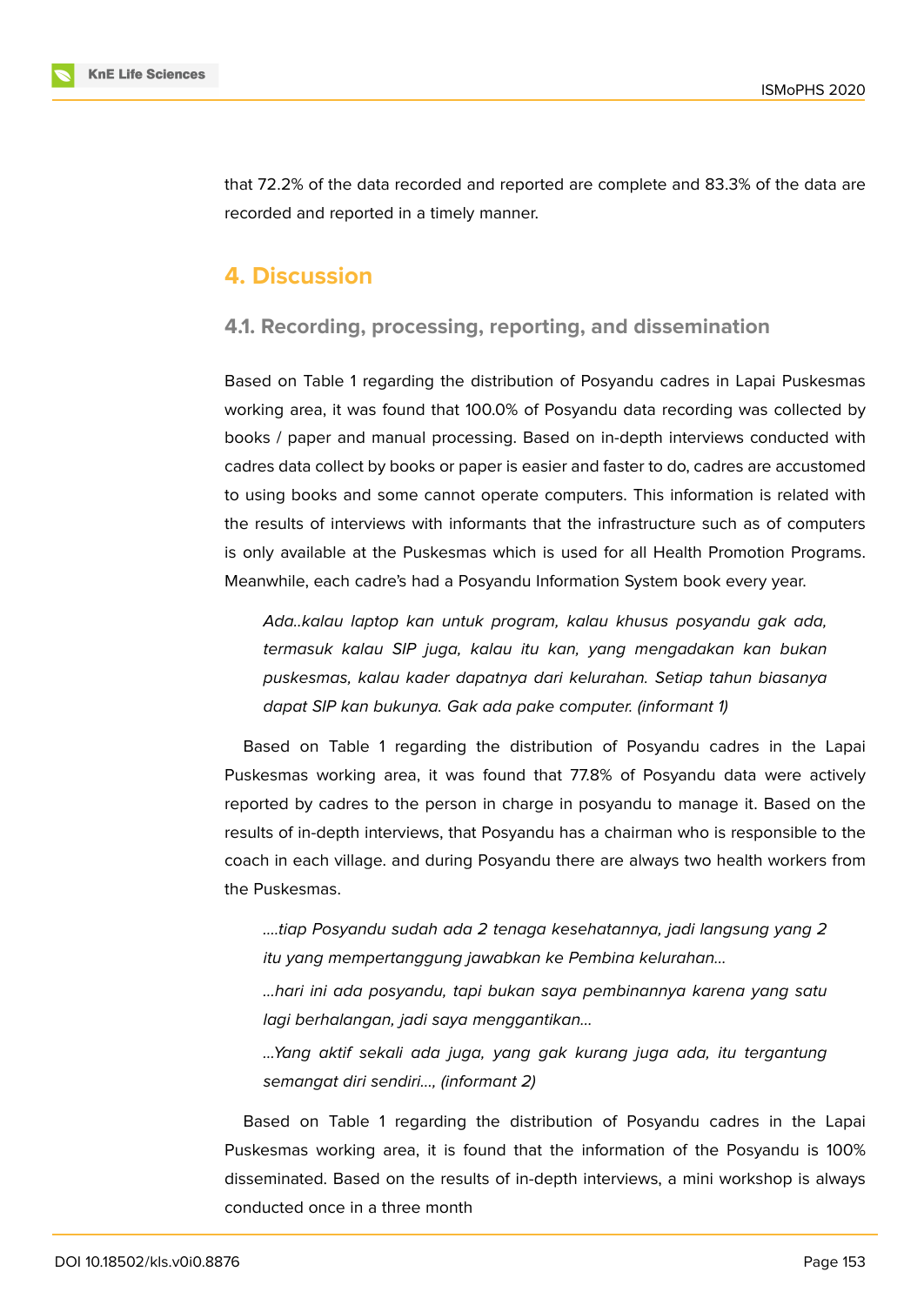*…Kalau ke kelurahan itu..gak rutin, misalnya per tiga bulan, kan kami lokmin, nah.pas lokmin nanti dilaporkan juga …*

*…Pembina yang melaporkan data ke puskesmas, kalau kelurahan dia.. misalnya pas lokmin lintas sektoral, kan lokmin puskesmas, diundang oh…kelurahan.. habis itu baru dilaporkan....., (informant 1)*

....*Pas lintas sektoral, kader diundang… yang per tiga bulan itu …jadi yang pertriwulan itu, ada semua, termasuk kelurahan...*

Based on Sholihah's research (2015), the system for recording and processing data that is still have done by manual system, inconsequence there is inefficient time and energy because data is written repeatedly, and become unfavourable results [6]. In order to be effectively and efficiently, cadres need to get information technology support that makes it easier for cadres to carry out their duties [7].

#### **4.2. Knowledge, length of work, and tr[ai](#page-8-2)ning of cadre**

Based on Table 2. regarding the distribution of Posyandu cadres in Puskesmas Lapai's working area, the level of knowledge about Posyandu Information System (SIP), was found good 41,7%. Although 94,4% of Posyandu cadres have received training, but training is general about Posyandu, of the 36 cadres interviewed, only 1 person received special training in recording, processing, and reporting Posyandu data. However, most of the cadres had a working period of more than 5 years, namely 69,4%.

*….Kalau dari segi pelatihan yang diikuti, kayaknya sudah cukup, itu mungkin saya sendiri yang kasih jadi narasumber, udah sering sekali untuk kelurahan ketiga-tiganya, apalagi kalau mereka yang diundang pertemuan –pertemuan diluar juga sering, kayak di DKK yang mengadakan, di hotel, malah kadang penyegaran kader pun ada tuh tiap tahun, malah kadangkadang kader, kayak tahun kemaren kami.. eh tahun ini, penyegaran kadernya mintak diluar, karena udah bosan didalam, kalau untuk materi insyaallah kami sudah tahu materi posyandu ya itu aja..gitu..kalau untuk materi kayaknya udah, tinggal lagi bagaimana mereka kerjakan, atau ndak tu kembali kepada individu masing-masing..*

Several studies have shown that cadres' knowledge is related to the posyandu activity such as quality of monthly reports and cadres who have 1 - 5 years' experience in posyandu activities can improve the posyandu's performance. In addition, cadre training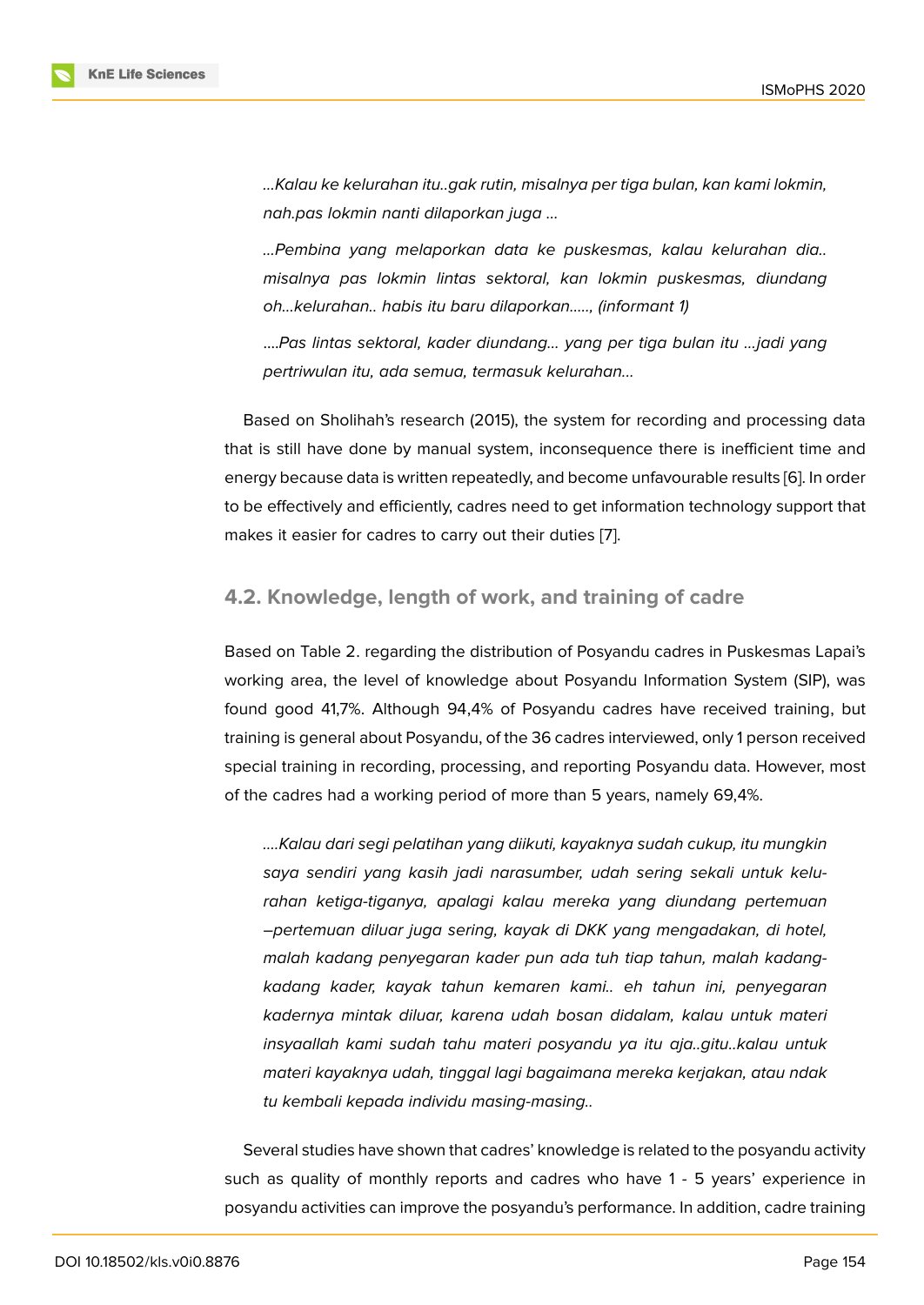is expected to increase cadre knowledge and have an impact on the quality of posyandu recording and reporting [8, 9].

### **4.3. Completeness [a](#page-8-3)[nd](#page-8-4) timeliness**

Based on Table 3 regarding the distribution of Posyandu cadres in the Lapai Puskesmas working area from the completeness and timeliness of Posyandu data report it is found that 72.2% of the data recorded and reported are complete.

*….formulir Format 2 dan Format 3 yang sering tidak ada tentang registrasi bayi, balita, WUS dan PUS…*

Based on Table 3 regarding the distribution of Posyandu cadres in Puskesmas Lapai's working area in the completeness and timeliness of Posyandu data reporting, it is found that 83.3% of the data are recorded and reported on time. Each Posyandu will report no later than one week after the activity.

*..sudah dikumpulkan, tanggal 28 la….tanggal 2-3 sudah di meja pimpinan, pelaksana diantar tanggal 5 yah laporan itu, nanti ada kan bagian ngantar… (Informant 1)*

### **4.4. Problem of Posyandu Information System**

Based on the results of in-depth interviews, it is known that the problems found in the Posyandu information system regarding recording, processing of reporting and dissemination by cadres are related to the low level of community participation in Posyandu activities so that the recording and reporting are incomplete.

…*kalau SIP, setiap posyandu punya, kalau gak yang baru, yang lama kan masih bisa diteruskan, tapi kalau untuk pengisian sebenarnya diisi…tapi kadang-kadang…kalau untuk kota padang kan kendalanya, penduduknya kan gak ini..gak tetap..sering pindah-pindah..gitu… jadi itu yang membuat kohortnya gak bagus, kalau kata kader, kohort kami jadi gak cantik..hehe, banyak yang pindah-pindah, kemudian untuk kunjungan kan juga banyak komplek, kalau udah komplek perumahan,udah sepi jarang mau datang ke posyandu, karena ada beberapa bekerja, anaknya mungkin sama pengasuh, atau dititipkan sama orang tua tapi perginya ke tempat lain, jadi ke posyandunya jadi pergi ke tempat lain (informant 1)*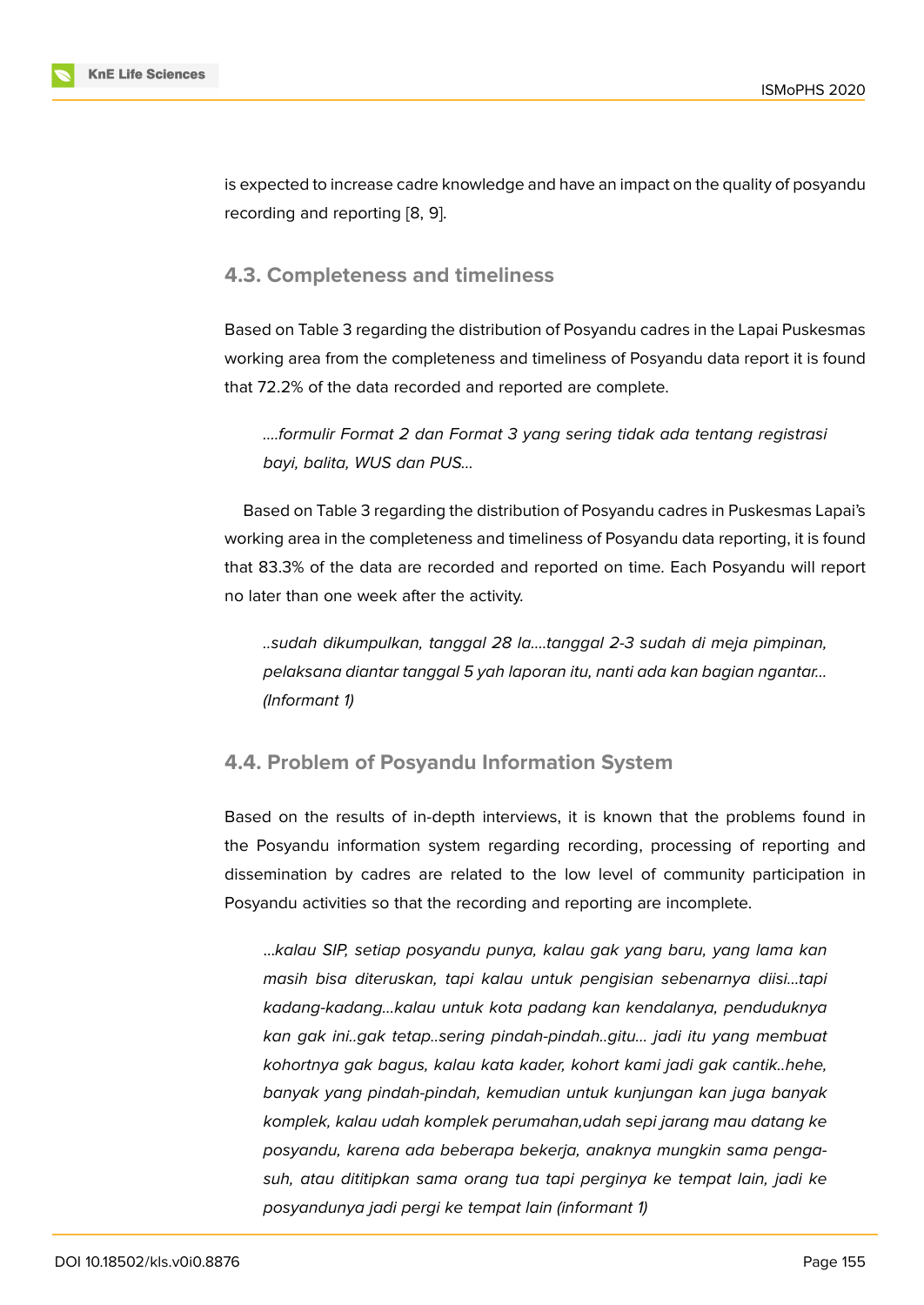Completeness of Posyandu data is still lacking because most of the posyandu targets do not attend regularly [10].The number of targets who attended did not match the target targets so that recording and reporting became incomplete9. For this reason, it is hoped that health workers and cadres can increase community participation in participating in routine Posyandu activ[itie](#page-8-5)s.

The public health management Information system is located in the primary health unit, the system includes a health recording system for children, mothers and the elderly. The system makes work more efficient [11]. The computerized system, data related to individual health status can be accessed easily [12]. In contrast to Cameroon, a computerized health information system cannot be organized properly and correctly because routine power cuts and inadequ[ate](#page-8-6) staff skill [13].

## **5. Conclusion**

Based on the research, the conclusion obtained was that the recording and reporting of Posyandu Information System data in Puskesmas Lapai's Working Area mostly used SIP books or paper where data processing was still manual or did not use computers. Most of the cadres had received training but were not closely related to SIP recording, processing and reporting. It is necessary to create a recording system using an offline computer so that it is easier to combine with all Posyandu in the Puskesmas Lapai's Work Area. Special training needs to be given on recording, processing and reporting so that the Posyandu Information System in the Lapai Puskesmas Work Area is more effective and efficient.

# **Acknowledgement**

Appreciation and sincere gratitude to STIKes Alifah Padang, Puskesmas Lapai and Cadre Posyandu that given support, information and suggestions to authors so that this article would been finished.

# **Conflict of Interest**

There is no conflict of interest to declare in this research.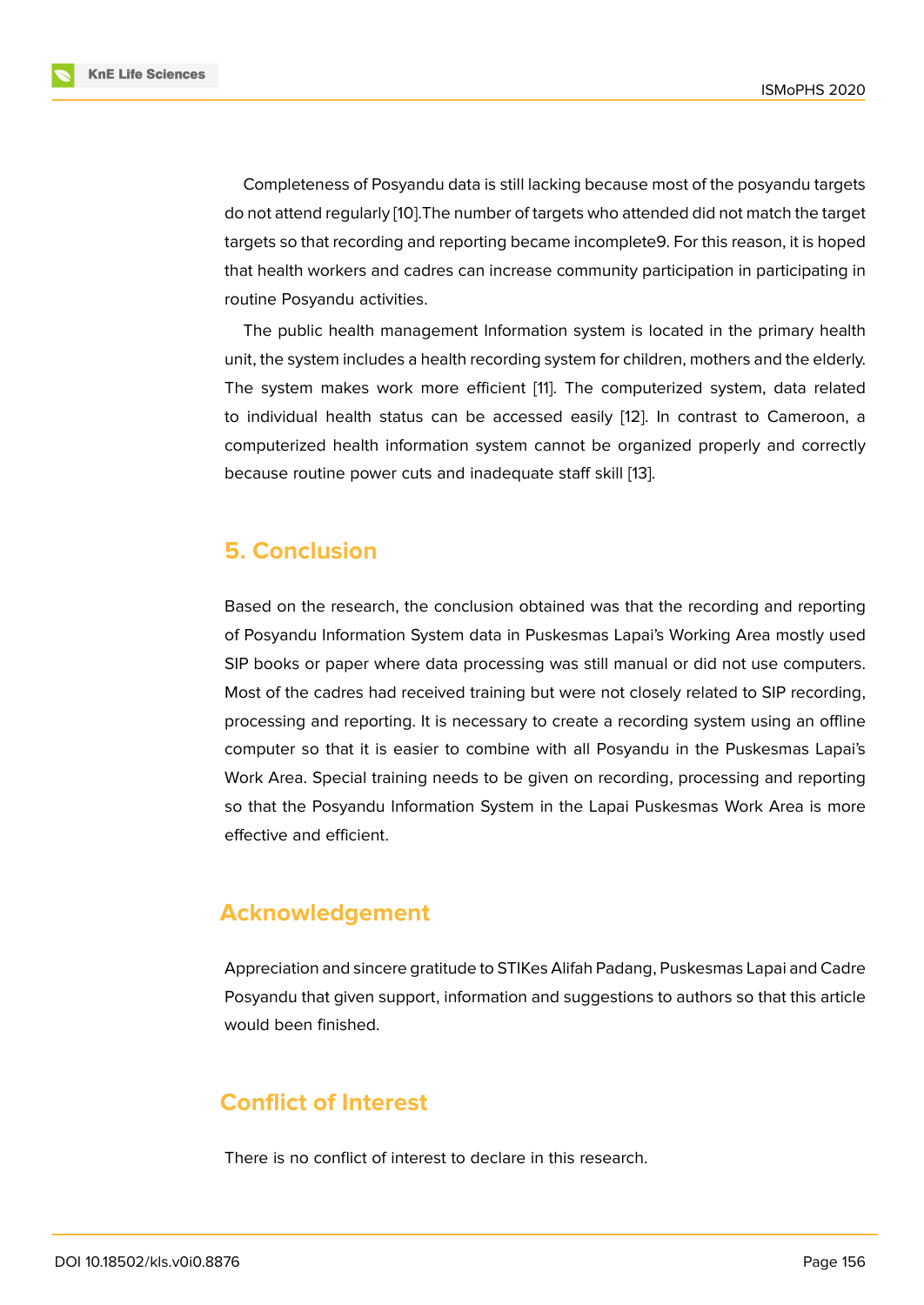

### **References**

- <span id="page-8-0"></span>[1] Munawaroh, S. (2014). Model of Information on Monitoring Maternal and Infant Health at Posyandu on the Framework of Effort to Improve Family Health. *Dinamik: Jurnal Teknologi Informasi,* vol. 19, issue 1, pp. 76-85.
- <span id="page-8-1"></span>[2] Yeny, R. (2011). *Open Source Based Posyandu Information System Design at Posyandu "Permata Ibu" Kumai Hulu, Kab. Kotawaringin Barat, Kalimantan Tengah Tahun 2011*. Semarang: Universitas Dian Nuswantoro Semarang.
- [3] Widiastuti, T. (2011). *Analysis of Factors Associated with Completeness of Recording of Children Under Five in the Posyandu Information System di Puskesmas Sidorejo Kidul Kota Salatiga*. Surakarta: Universitas Muhammadiyah Surakarta.
- [4] Ministry of Health of RI. (2012). *Curriculum and Training Module for Posyandu Cadres. Ministry of Health of RI*. Jakarta: Ministry of Health RI.
- [5] Sugiyono, S. (2010). *Quantitative Research Methods, Qualitative, and R& D*. Bandung: Lafabeta CV.
- [6] Sholihah, N. and Kusumadewi, S. (2015). Maternal and Child Health Posyandu Information System. *Prosiding SNATIF*, vol. 2, issue 1, pp. 207-14.
- <span id="page-8-2"></span>[7] Widarti, W., *et al*. (2019). Difference of Knowledge of Posyandu Cadre Before and after iPOSYANDU Aplication Training. *Jurnal Pengabdian dan Pengembangan Masyarakat*, vol. 1, issue 2, pp. 143-50.
- <span id="page-8-3"></span>[8] Afriyani, L. D., Khayati, Y. N. and Veftisia, V. (2019). IBM of Kelurahan Candirejo in Recording and Reporting of Organizing Posyandu. *Jurnal Pengabdian Dharma Bakti,* vol. 2, issue 1, pp. 28-33.
- <span id="page-8-4"></span>[9] Apianti, E., Yona, M. K. and Ranti, F. (2018). Description of Posyandu Activities in Posyandu Cendrawasih 1 RW 3 RT 2 in Working Area of Puskesmas Ikur Koto Kota Padang 2018. *Jurnal Kesehatan Mercusuar*, vol. 1, issue 1, pp. 1-9.
- <span id="page-8-5"></span>[10] Gurning, F. P. (2016). The Effect of Cadre Characterisitics on the Activeness of Posyandu Cadres in Desa Bahung Sibatu-Batu Kecamatan Sei Dadap Kabupaten Asahan. *Jurnal Jumantik*, vol. 1, issue 1, pp. 60-78.
- <span id="page-8-6"></span>[11] Zhao, Y., *et al*. (2020). Evaluation and Design of Public Health Information Management System for Primary Health Care Units Based on Medical and Health Information. *Journal of Infection and Public Health*, vol. 13, issue 4, pp. 491-496.
- [12] Radhakrishna, K., *et al*. (2014). Electronic Health Records and Information Portability: A Pilot Study in a Rural Primary Healthcare Center in India. *Perspectives in Health Information Management*, issue 11, pp.1-18.